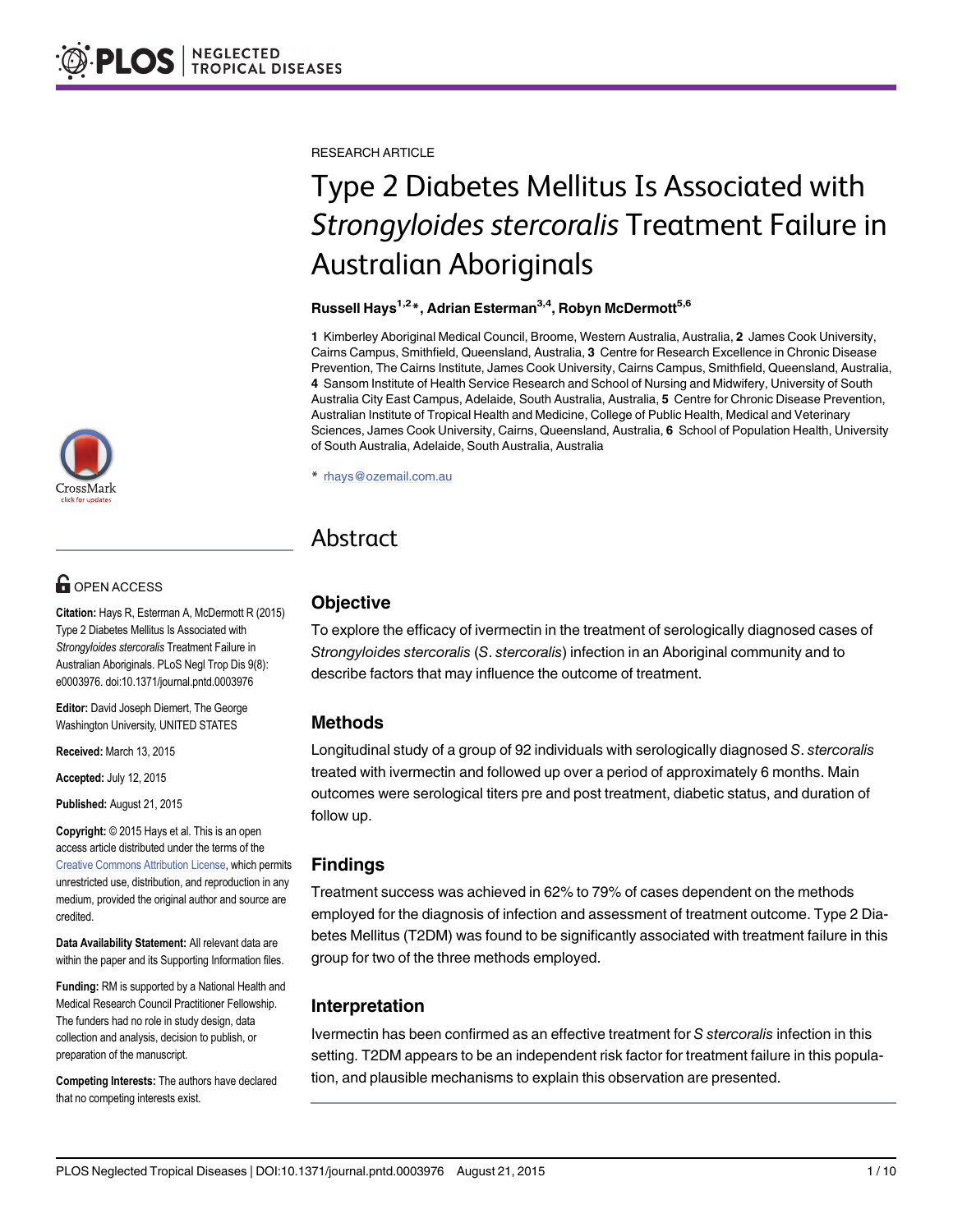### <span id="page-1-0"></span>Author Summary

In this study we examine the treatment of the intestinal worm infection Strongyloides stercoralis, a soil transmitted helminth that is common in the developing world and in the Aboriginal communities of northern Australia. Oral ivermectin is generally accepted as the treatment of choice for this condition. We screened an Aboriginal community for Strongyloides infection over the course of 2 years and measured the outcome of treatment in the 92 cases we found. This study measures the success or otherwise of treatment, and looks at whether there are any factors that could influence the rate of treatment failure. The results suggest that ivermectin is an effective treatment for Strongyloides in this setting, and that pre-existing Type 2 Diabetes Mellitus is a risk factor for treatment failure, an observation of great interest in Aboriginal communities where the prevalence of both conditions is very high. We discuss some possible mechanisms to help explain this previously unknown relationship.

### Introduction

S. stercoralis is a soil transmitted helminth infection and as such is a neglected tropical disease. It is thought to have a worldwide prevalence of at least 100 million people, and is endemic in regions where people are in contact with fecal material or contaminated soil. The majority of infections in the inhabitants of endemic regions are thought to be asymptomatic, but it can produce a variety of gastrointestinal and skin symptoms. Unusually, S. stercoralis has the capacity for an auto-infective cycle, and in the presence of host immunosuppression hyper-infection syndrome may develop, resulting in severe morbidity and even death.[[1](#page-8-0)]

In the past, the absence of a gold standard for the diagnosis of this infection, uncertainty as to the most effective treatment, and difficulty in establishing whether a cure has been achieved, has posed problems for research into this condition.[[2\]](#page-8-0)

Traditional microbiological methods for detecting strongyloides infection, including concentration techniques for fecal examination such as the Baermann and Harada-Mori techniques, and agar plate culture, require the use of repeated, fresh fecal samples, and have been troubled by low sensitivity. [\[2\]](#page-8-0) This is particularly so when assessing patients for cure, as larval output can be low and intermittent leading both to under-estimates of the prevalence of the infection, and over- estimates of the effectiveness of treatment.[[3](#page-8-0)].

In recent years serological methods for the detection of strongyloides infection have been developed and advocated as being suitable for both clinical assessment and epidemiological surveys. Furthermore, there is increasing evidence for the use of serological tests to follow up treatment and assess cure.[[4](#page-8-0)]

Various medications have been employed for the treatment of strongyloides infection including albendazole, thiobendazole and ivermectin. It is now generally accepted that ivermectin is the most effective treatment and should be the treatment of choice where available, although questions still remain regarding the best dosing schedule. [[3\]](#page-8-0)

Similarly, the best means of follow up after treatment and the appropriate time frame in which to do this has yet to be established. Follow up of ELISA serology has employed either a fall from a positive titer to a negative (treatment success), or a proportional fall in titer such that the ratio of post to pretreatment titers is less than  $0.6$  (treatment effectiveness) [[4](#page-8-0)] The lengthy time frame required for the follow up of cases has often led to high rates of patients lost to follow up.  $[5]$  $[5]$ .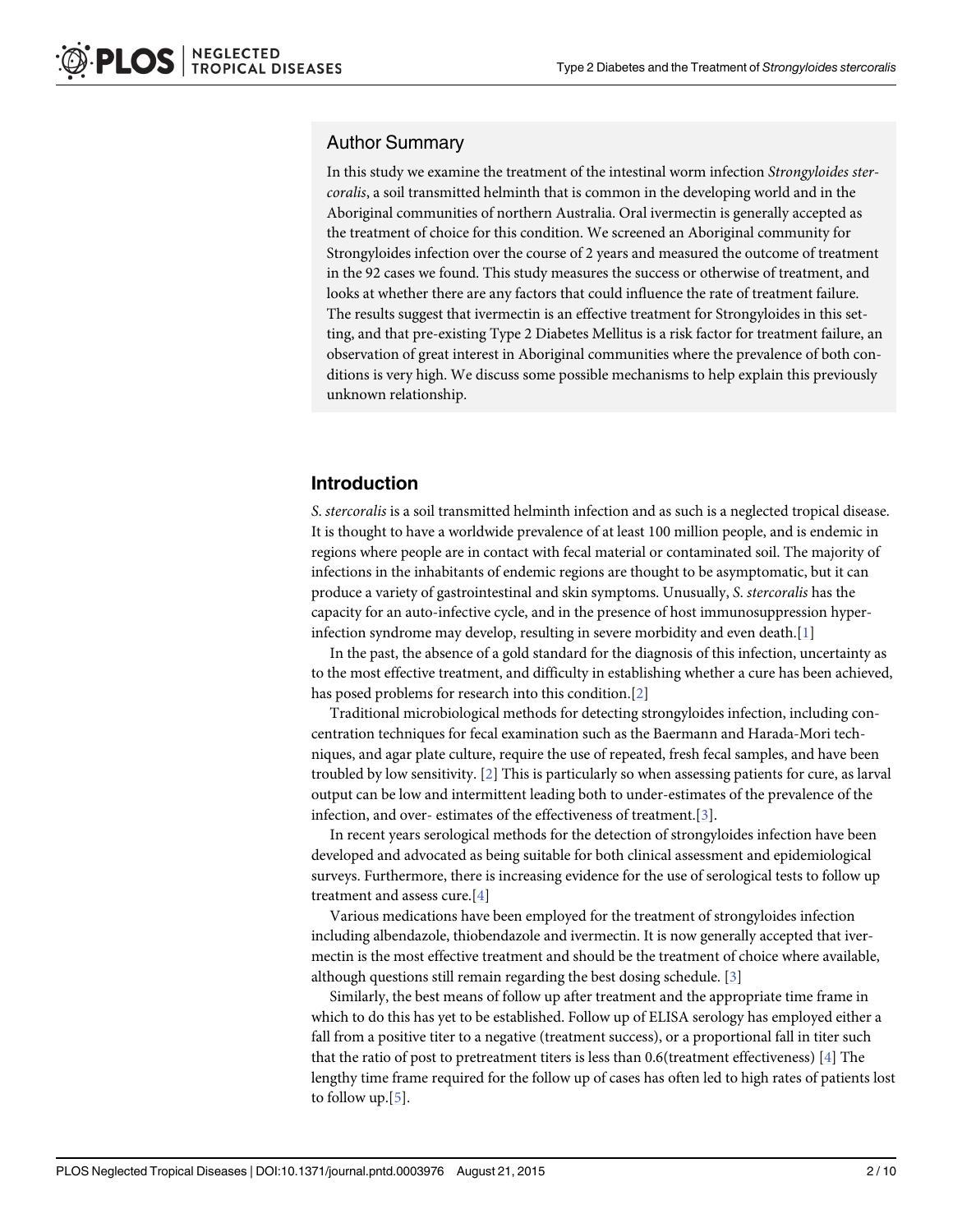<span id="page-2-0"></span>Strongyloides infection is extremely common in Indigenous communities of the tropical regions of northern Australia with a prevalence of 41% in some settings.[\[6,7](#page-8-0)] Despite increasing access to serological tests and adequate treatment, screening and treatment programs remain intermittent, and little is known about the efficacy of ivermectin under Australian conditions, with a recent review noting the paucity of adequate follow up studies following treatment. [[5](#page-8-0)]

In this study we report on the treatment and follow up of 92 serologically diagnosed cases of S. stercoralis infection in a remote Aboriginal community, and the effect of a variety of epidemiological factors and co-morbidities on the outcome of treatment.

# Materials and Methods

#### Study setting

This study was conducted in three isolated indigenous communities located on the edge of the Tanami desert in the Kimberley region of Western Australia. The communities are interrelated and consist of a mobile population of approximately 1200 people. A medical clinic in each community provides primary care and emergency services, and the nearest hospital and laboratory services are some 800km away in the town of Broome.

# **Patients**

Prior to this study the approach to testing and treating for helminth infection had been intermittent and largely empirical. Patients suspected of having a worm infection were generally given a three-day course of albendazole 400mg without any laboratory testing, and very little ivermectin had been used. In April 2012 it was decided to adopt the best practice guidelines of the Australian Strongyloides working group  $[8]$  $[8]$  and patients attending the clinic were subsequently offered testing and treatment on an opportunistic basis for S. stercoralis infection. As the presumed prevalence of S. stercoralis in the region was about 37%  $[7]$  $[7]$ , all Indigenous patients resident in the study communities were considered to be at risk of infection.

Data were extracted including the age, sex, date of testing, S. stercoralis ELISA titer, haemoglobin, total eosinophil count, percentage eosinophilia, height, weight, calculated BMI, diabetic status and HbA1C triglyceride level, HDL and total cholesterol. ([S1 Dataset](#page-7-0))

Eosinophilia was defined as a total eosinophil count of 0.50  $\text{x}10^9$ /L or greater.

T2DM was defined in this group as an HbA1C reading of 6.5% or greater, or a random blood glucose of more than 11.1 mmol/l, or a fasting blood glucose of more than 7.0 mmol/l, either at the time of testing, or in the past in patients already receiving treatment for diabetes.

In addition, data were recorded regarding the past treatment, if any, with anthelmintic drugs. Patients were excluded from the study if they had received past treatment with ivermectin in the absence of serological testing.

The patient group in this study constituted part of that utilized in an earlier published study. [\[9](#page-8-0)]

# Serological testing

S. stercoralis ELISA testing was performed by Pathwest Laboratory in Perth Western Australia, using the commercial Strongyloides IgG ELISA (DRG laboratory). The reference values for this test were established in a low prevalence  $\left( \frac{1}{10000} \right)$  population, with  $> 0.40$  units of absorption held to be positive, < 0.20 units negative, and values in between considered "equivocal". As this study was being conducted in a presumed high prevalence setting, and in the interests of avoiding false negative results, a modified range was employed. Values greater than or equal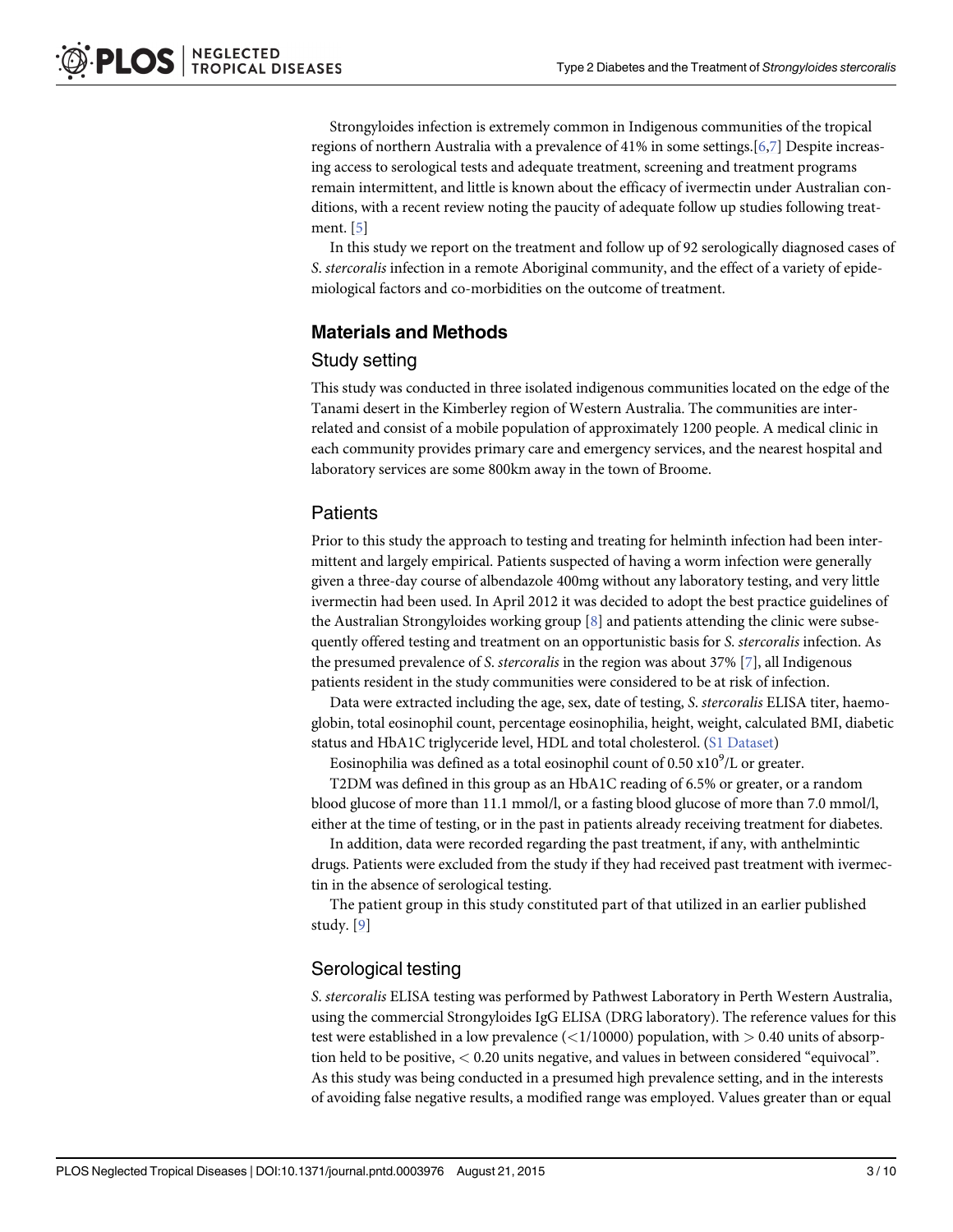<span id="page-3-0"></span>to 0.30 units were considered positive and treated. All values less than 0.30 units were considered equivocal and were re-tested after a period of 6 months.

Clinical treatment success was defined as a fall in titer to  $< 0.30$  units. Only patients who failed to achieve this were, where possible, retreated with ivermectin.

#### Anthelminthic treatments

Patients identified as positive for S. stercoralis under these criteria were treated with two doses of ivermectin 0.2 mg/kg given two weeks apart. All patients, whether positive or equivocal, were recalled for re-testing after a period of 6 months. Although all patients were recalled after 6 months, difficulties in locating subjects for follow up resulted in a wide range (83 to 498 days, median 214 days) of follow up periods. [\(S2 Dataset\)](#page-7-0).

#### Ethics statement

The protocol for this study was approved by the Kimberley Aboriginal Health Planning Forum. As no tests, treatments or interventions were undertaken apart from those required for the accepted Australian best practice  $[8]$  $[8]$  for the diagnosis and treatment of strongyloides infection, and all data was de-identified before storage, verbal consent was considered adequate. Literacy levels in written English are low in the communities studied. All subjects were 21 years of age or older. Verbal consent was obtained at the time of initial testing and stored electronically. This approach was endorsed, and subsequent ethical approval for the study was obtained, through the Western Australian Aboriginal Health Ethics Committee (HREC Reference 515).

#### Statistical analysis

As the decision to treat at a level of 0.30 units was based only on clinical grounds, and because the best means for determining treatment failure remains uncertain, the data obtained were analyzed in three different ways.

The first definition of treatment failure was an initial titer of  $\geq$  0.30 units followed by a subsequent post-treatment reading of  $\geq$  0.30 units. In a second analysis failure to achieve treatment "effectiveness", that is a titer ratio  $\geq$  0.60 post-treatment compared to pre-treatment, was the measure of treatment failure. Lastly, the analysis was repeated using the conventional  $\geq$ 0.40 units as the cut-off point for positivity, and  $\geq$  0.40 units post treatment as the measure of treatment failure.

Descriptive statistics are provided with means, median, percentages and their 95% confidence intervals. Bootstrapping was used to obtain the confidence intervals for medians, whereas exact binomial confidence intervals are provided for percentages. Comparisons between those with and without diabetes were tested using independent samples t-tests, Mann-Whitney Utests and chi-squared tests for normally distributed continuous variables, skewed continuous variables and proportions respectively. Log binomial generalized linear models were used to assess the association between diabetic status and treatment failure after adjusting for age, sex, initial titer, follow up period and eosinophilia, and HbA1c (%) as a predictor of treatment failure. All analyses were undertaken using the Stata 13 statistical package.

#### **Results**

The characteristics of the 259 patients in this study, and the follow up for the 92 positive cases are summarized in Tables  $1$  and  $2$ . Follow up serology was performed in 87 of the 92 patients treated (94.6%). Of the 5 patients not retested, one was diabetic and 4 were non-diabetic. One patient had deceased, one was in the prison system and 3 were lost to follow up.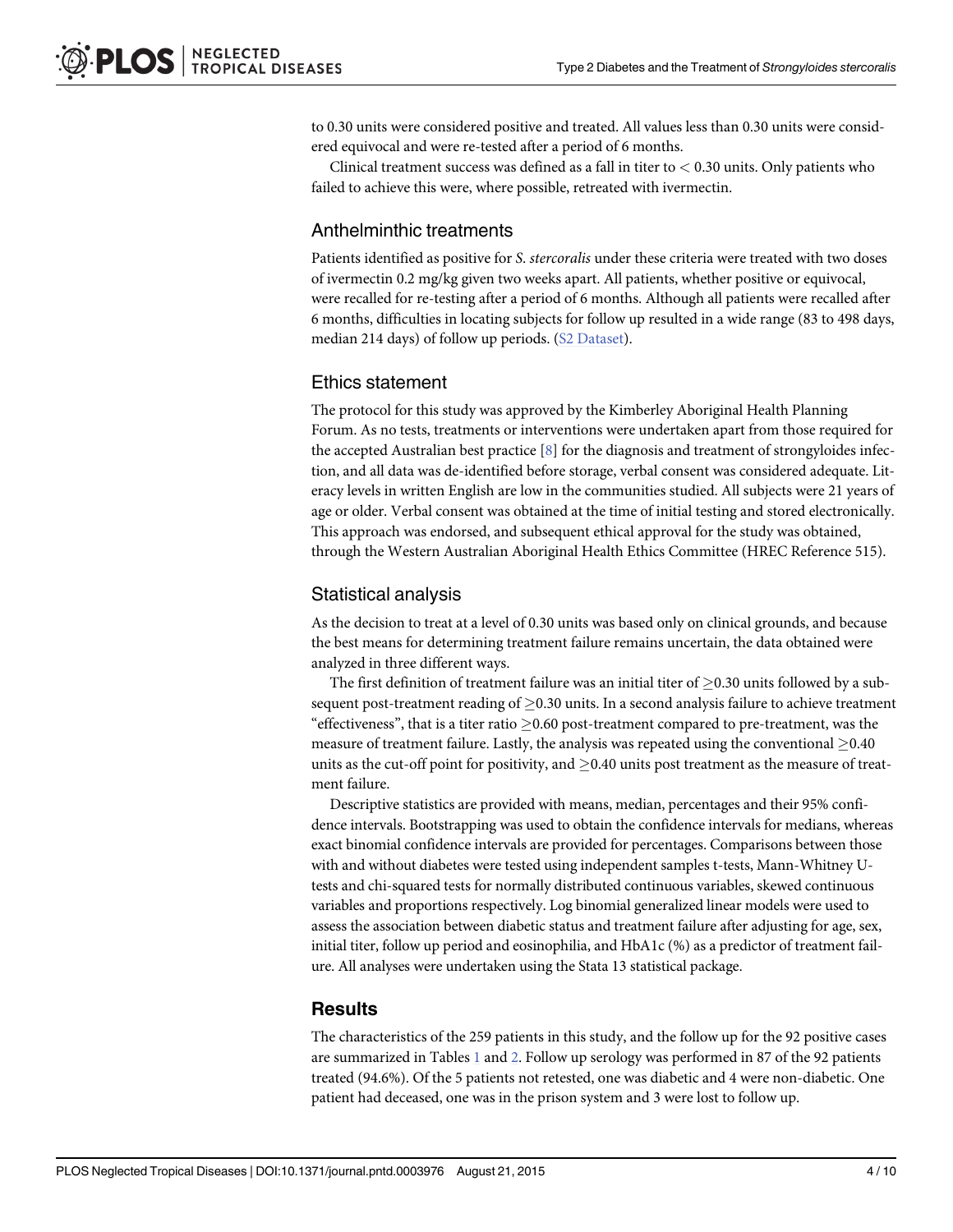| <b>Variable</b>        | N   | Mean, Median or % | 95% CI        |
|------------------------|-----|-------------------|---------------|
| Age (years)            | 259 | 43.4              | $41.7 - 45.1$ |
| Male                   | 106 | 40.9%             | $35.1 - 47.1$ |
| Weight (Kg)            | 253 | 81.6              | 78.9-84.4     |
| BMI (kg/m2)            | 245 | 29.7              | $28.7 - 30.6$ |
| $Hb$ (g/l)             | 249 | 133.8             | 131.7-135.8   |
| HbA <sub>1</sub> c $%$ | 220 | 6.8 <sup>a</sup>  | $6.5 - 7.1$   |
| SBP (mmHg)             | 259 | 126.8             | 124.5-129.1   |
| DBP (mmHg)             | 259 | 79.7              | $78.3 - 81.1$ |
| Cholesterol (mmol/l)   | 228 | 4.6               | $4.4 - 4.7$   |
| HDL (mmol/l)           | 227 | 0.90              | $0.87 - 0.93$ |
| Triglycerides (mmol/l) | 227 | 2.1 <sup>a</sup>  | $1.9 - 2.3$   |
| <b>Diabetes</b>        | 131 | 50.6%             | 44.5-56.7     |
| Eosinophil count       | 237 | $0.43^{\rm a}$    | $0.38 - 0.48$ |
| Eosinophil %           | 236 | $5.55^{\text{a}}$ | $4.71 - 6.39$ |
| E (ELISA) titre        | 259 | $0.15^{\rm a}$    | $0.12 - 0.18$ |
| $%$ E-titre $> 0.3$    | 92  | 35.5              | $29.7 - 41.7$ |

<span id="page-4-0"></span>

| Table 1. Clinical characteristics of the study participants ( $N = 259$ ). |  |
|----------------------------------------------------------------------------|--|
|----------------------------------------------------------------------------|--|

<sup>a</sup> Median

doi:10.1371/journal.pntd.0003976.t001

Treatment failure as defined by a post-treatment titer of  $> 0.30$  was seen in 38% of patients. Using the ratio of post-treatment to pre-treatment titer of  $\geq$  0.60, 26% of patients had treatment failure. If only those with an initial titer of  $\geq$ 0.40 and a subsequent reading of  $\geq$ 0.40 are defined as a failure, then the treatment failure rate was 21%. The percentage of diabetic and non-diabetic patients achieving a post treatment titer of  $< 0.30$  is shown graphically. [\(Fig 1\)](#page-5-0).

T2DM was predictive of treatment failure after adjustment for age, sex, initial titer, follow up period, treatment interval and eosinophilia, for both cut off points of  $0.30$  units ( $p = 0.025$ ) and 0.40 units ( $p = 0.006$ ). It was not predictive of failure to achieve treatment "effectiveness" (post to pretreatment ratio of  $>0.60$ ) [\(Table 3\)](#page-6-0).

In addition, follow up of the "equivocal" group (initial titer  $\langle 0.30, N = 167 \rangle$  over an average of 220 days revealed only 3 new cases in this period (1.Female age 53, pre titer 0.19 –post 0.30, 2. Female 43, pre 0.15-post 0.43, 3. Female 30, pre 0.18-post 0.30) suggesting that treatment failures were unlikely to represent incidences of re-infection.

Analysis was performed to determine whether HbA1C, measured as a percentage, was predictive of treatment failure (defined as post treatment titer  $\geq 0.30$ ) in the diabetic group and revealed only a weak positive association (RR 1.085 95% CI 0.963-1.222 p = 0.179).

#### **Discussion**

This study confirms the efficacy of ivermectin treatment for strongyloides infection in the setting of an Australian Aboriginal community, although the overall failure rate for treatment is higher than in some previous studies.  $[10]$  $[10]$  The use of serology rather than direct microbiological examination for follow up, may in part explain this apparent lower efficacy, as it has been noted that the low sensitivity of microbiological tests tend to overestimate the efficacy of treatment. [[3](#page-8-0)] [\[11](#page-8-0)]

Reliance upon serology alone for diagnosis, rather than traditional microbiological techniques could be perceived as a potential weakness of this study, as it is likely that microscopy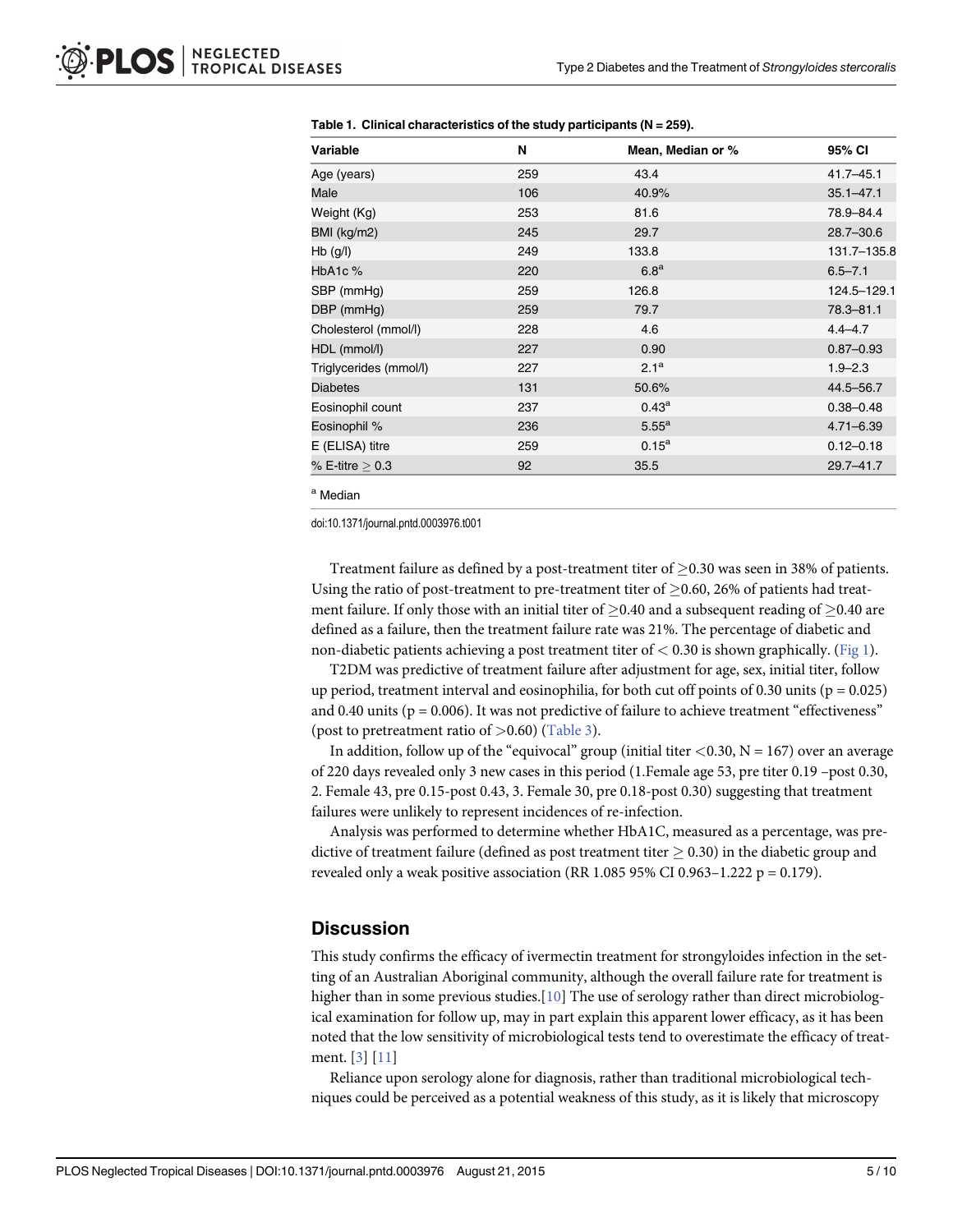#### <span id="page-5-0"></span>[Table 2.](#page-3-0) Characteristics and outcomes for positive cases by diabetes status with 95% CI.

|                                           | No diabetes $(N = 60)$ | Type 2 Diabetes $(N = 32)$ | Sig. <sup>a</sup> |
|-------------------------------------------|------------------------|----------------------------|-------------------|
| Age (years) Mean                          | 41.2 (36.9–45.6)       | 46.8 (42.7–50.9)           | 0.098             |
| Male $(\%)$                               | $33.3(22.0 - 47.0)$    | 50.0 932.0 - 68.0)         | 0.119             |
| Weight (Kg) Mean                          | 74.2 (68.6–79.7)       | 89.4 (68.6-79.7)           | 0.005             |
| BMI (kg/m <sup>2</sup> ) Mean             | 27.8 (25.8-29.8)       | $31.8(28.3 - 35.4)$        | 0.031             |
| Hb (g/l) Mean                             | 130.9 (126.1-135.7)    | 133.4 (126.7-140.1)        | 0.521             |
| HbA1c % Median                            | $5.9(5.8 - 6.0)$       | $8.2(7.2 - 9.2)$           | < 0.001           |
| SBP (mmHg) Mean                           | 124.0 (119.5-128.6)    | 134.5 (126.7-142.4)        | 0.014             |
| DBP (mmHg) Mean                           | 77.3 (74.5-80.0)       | 83.1 (79.3–86.8)           | 0.014             |
| Follow up period (Days) Median            | 215.5 (198.2-232.8)    | 213.5 (185.4-241.6)        | 0.921             |
| Initial serology (Titer) Median           | $0.57(0.37-0.77)$      | $0.87(0.68 - 1.05)$        | 0.244             |
| Days between 1 <sup>st</sup> and 2nd dose | 19.5 (15.6-23.4)       | $16.0(12.1-19.9)$          | 0.091             |
| <b>ELISA</b>                              |                        |                            |                   |
| Post-treatment $>0.30$ (%)                | $31.7(20.3 - 45.0)$    | $50.0(31.9 - 68.1)$        | 0.085             |
| Post-treatment ratio > 0.60               | 25.0 (14.4-38.4)       | 29.0 (14.2-48.0)           | 0.683             |
| Pre-treatment $>0.40$ Post $>0.40$        | $16.7(8.3 - 28.5)$     | 28.1 (13.7–46.7)           | 0.196             |
| Eosinophilia (%)                          | 54.5 (40.6-68.0)       | 71.9 (53.3-86.3)           | 0.789             |

alndependent samples t-tests for continuous variables, Chi-squared tests for categorical variables, Mann-Whitney U-test for skewed continuous variables

doi:10.1371/journal.pntd.0003976.t002



# **Diabetic**



doi:10.1371/journal.pntd.0003976.g001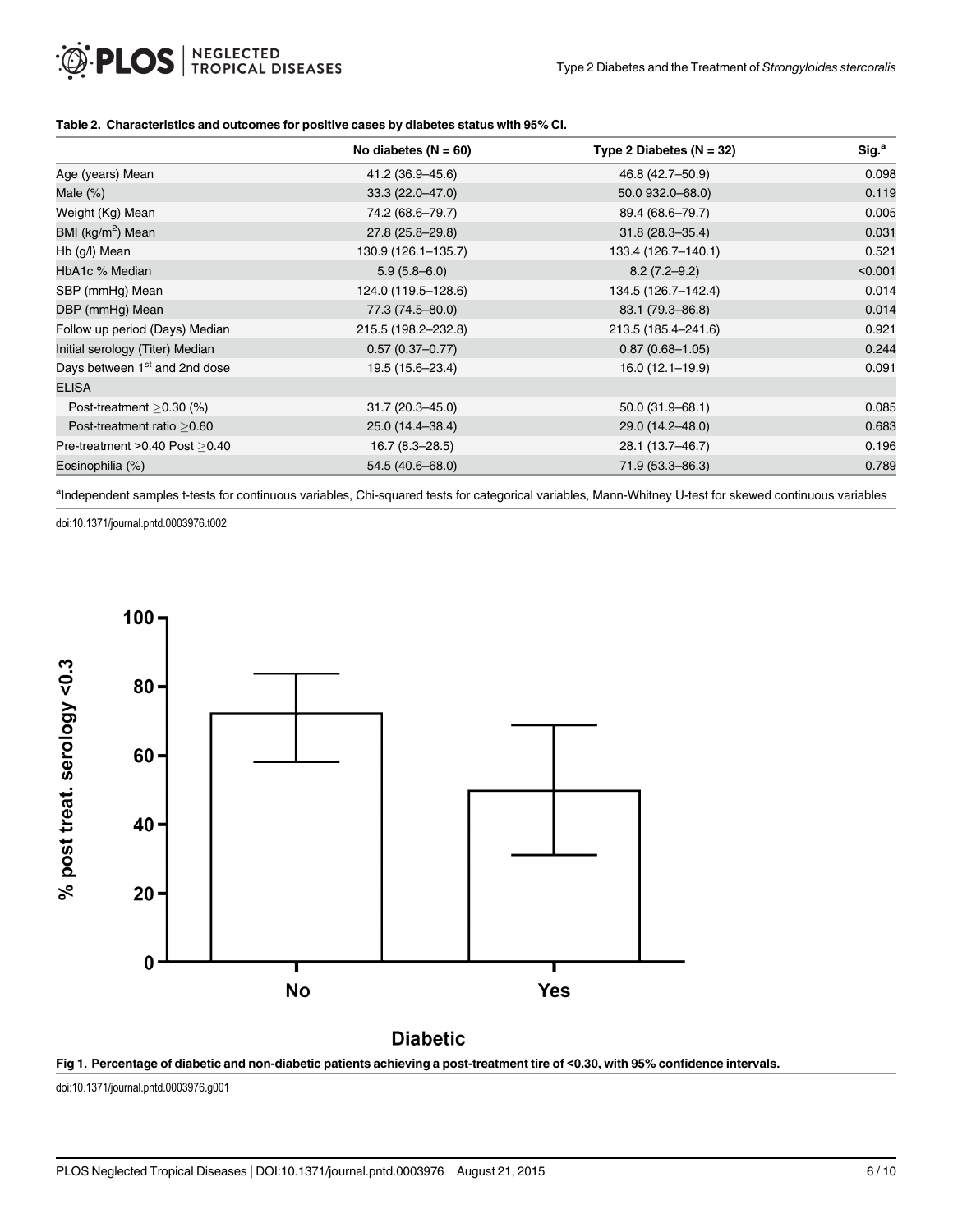|                                  | <b>Risk ratio (RR)</b> | 95% CI for RR | Sig. <sup>a</sup> |
|----------------------------------|------------------------|---------------|-------------------|
| <b>ELISA</b>                     |                        |               |                   |
| Post-treatment $>0.30$ (%)       | 1.811                  | 1.076-3.048   | 0.025             |
| Post-treatment ratio > 0.60      | 1.482                  | 0.698-3.147   | 0.306             |
| Pre-treatment > 0.40 Post > 0.40 | 3.848                  | 1.478-10.019  | 0.006             |

<span id="page-6-0"></span>[Table 3.](#page-4-0) Outcomes for positive cases by diabetes status after adjusting for age, sex, initial titer, follow up period, days between first and second dose and eosinophilia.

<sup>a</sup>Based on log binomial generalized linear model.

doi:10.1371/journal.pntd.0003976.t003

alone is capable of delivering a specificity of 100%. There is increasing evidence however that serology is adequate for diagnosis, sero-surveys and follow up of treatment in this condition. [\[4](#page-8-0)], and serology may be superior to microscopy in assessing response to treatment given the very low sensitivity of microbiological techniques.

The high proportion of patients with T2DM in this study (51%) could also be a contributing factor, given that T2DM is here demonstrated to be a risk factor for treatment failure. The low rate of sero-conversion in "equivocal" patients suggests a low incidence of new infections in the community, and therefore that the apparent treatment failures are unlikely to represent subsequent reinfections.

Most notably this study finds that pre-existing T2DM is an independent risk factor for treatment failure when adjusted for age sex, BMI, initial titer, time between treatments, eosinophilia and duration of follow up.

There are several plausible explanations for the effect of T2DM on treatment outcome. Firstly, the possibility exists that drug interactions between T2DM medications and ivermectin, and the pharmacokinetics of ivermectin, may have some impact on treatment failure rates. The most commonly used diabetic medications in this study were gliclazide and metformin. There are no established interactions between gliclazide and ivermectin, and their metabolic pathways suggest that an interaction is unlikely. [\[12](#page-8-0), [13](#page-8-0)]

However, poor absorption is known to be a problem with oral ivermectin. [[9\]](#page-8-0) Hyperinsulinaemia in itself is known to slow gastric emptying  $[14]$  $[14]$  $[14]$  and metformin can produce gastric side effects including loose bowel actions. It is therefore plausible that impaired absorption of ivermectin in diabetic patients taking metformin is a factor in the observed association.

It is also feasible that the altered gut biota known to occur in T2DM patients  $[15]$  $[15]$  $[15]$ could influence the absorption of ivermectin.

The complex nature of the interaction between helminth infections and T2DM could mean that the nature of the worm infections found in diabetic patients is different. As has been demonstrated elsewhere, helminth infections can in themselves affect glucose metabolism through a process of immunomodulation  $[16]$  and data obtained from this community has confirmed a strong negative relationship between S. stercoralis infection and T2DM [\[9](#page-8-0)]

Consequent to this, it has been suggested that the infections detected in T2DM patients were more likely to represent relatively recent infections (contracted after the onset of T2DM) whereas the infections in non-diabetics were more likely to represent chronic, well-adapted infections with a modified Th2 reaction established in the host. [[9](#page-8-0)] It is known that worm numbers are likely to be higher in early infections and to fall to lower numbers in chronic infections. [[17](#page-8-0)] The higher treatment failure rate in patients with T2DM could therefore be due to a higher average worm burden.

Ivermectin exerts its effect by paralyzing the adult worms, leading to subsequent worm death, and has little effect on the worm larvae. It may be that relatively early infections in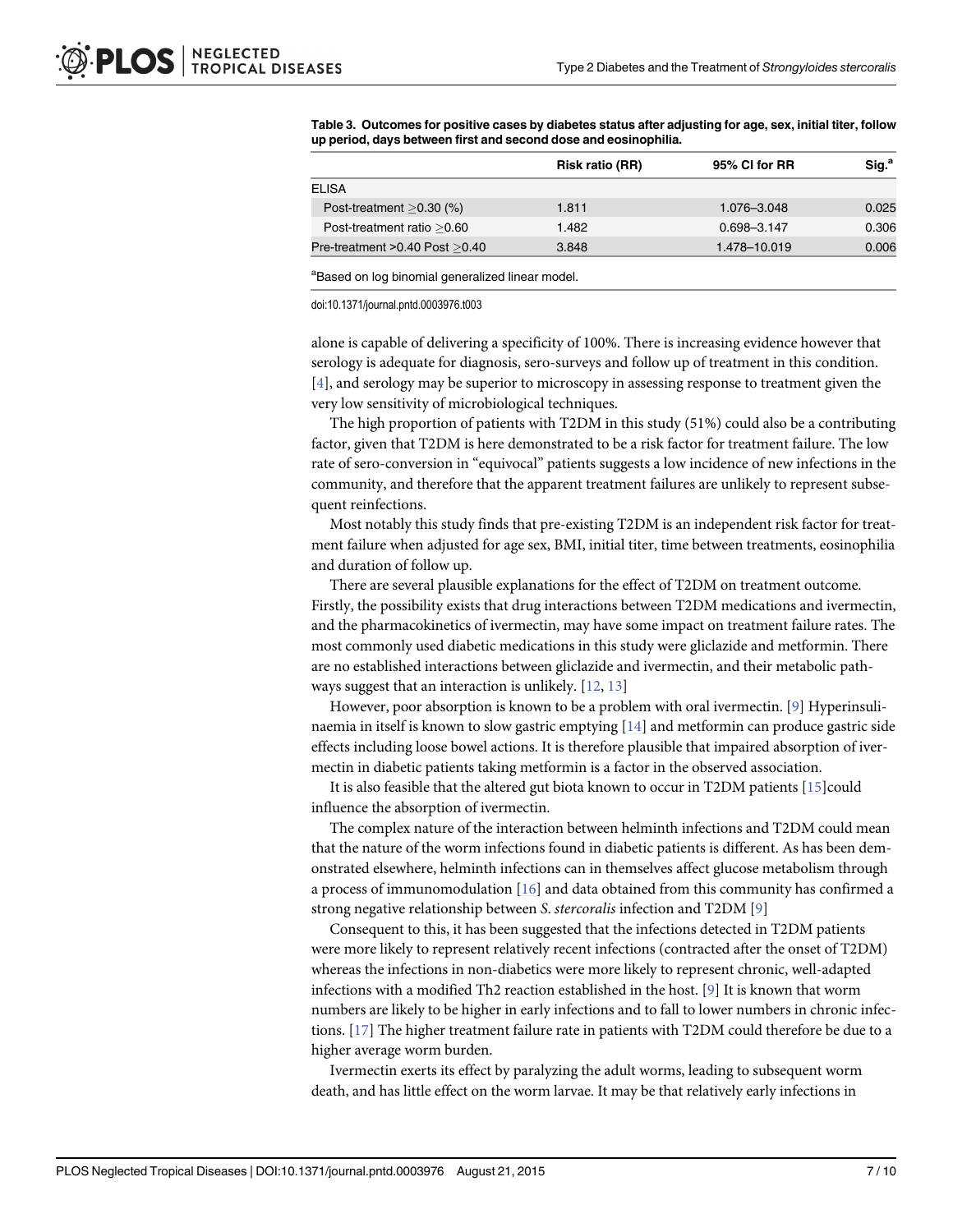<span id="page-7-0"></span>patients with T2DM involve higher numbers of auto-infective larvae and that the persistence of these larvae, with the subsequent re-establishment of a patent infection, is responsible for the higher treatment failure.

As is well known, T2DM has been implicated in having a negative effect on both the frequency and outcome of various infections in human beings, through a variety of proposed mechanisms [\[18,19\]](#page-9-0) and it may be that the observed association simply represents another example of this process. Though this effect has not to date been described in helminth infections, case histories have been published describing strongyloides hyper-infection syndrome in patients where the only known risk factor was T2DM, suggesting that diabetes can play some role in impairing the immune response to this infection.[[20](#page-9-0)] The fact that treatment failure was found to be only weakly associated with HbA1C suggests that glycemic control in itself may not be the main or only factor at play.

Some laboratory evidence exists to suggest that the immune response to helminth infections in patients with T2DM may play a role. A recent paper [[21](#page-9-0)] has explored the relationship between the adipokine resistin, and multiple helminth infections. The authors found that human resistin was both up-regulated in the period after helminth infection, and that this increased level of resistin was associated with an enhanced Th1 immune response, increased worm burden and impaired parasite clearance. They conclude that resistin could have significant implications for the outcome of helminth disease in humans and that increased resistin expression could be predictive of impaired immunity to helminths.

This clearly has implications for individuals with T2DM, as resistin levels have been measured in relation to obesity, T2DM and the metabolic syndrome, and are known to be variably increased in these conditions. [\[22\]](#page-9-0) It may be therefore that the observation that T2DM is a predictor of treatment failure in S Stercoralis infection reflects once again the presence of a complex and intimate relationship between this helminth infection, the human immune response, and metabolic illnesses such as T2DM.

#### Conclusion

This study supports the use of ivermectin for the treatment of strongyloides stercoralis infection in an Aboriginal community where the disease is endemic. The association of T2DM with treatment failure in this community suggests that further investigation into the efficacy of ivermectin in this group is warranted. A plausible mechanism to explain this observation involving the adipokine resistin has been described, and further study into the complex relationship between helminth infection, immunity and metabolic disease would be of value.

Regardless of the mechanism responsible, this study suggests that clinicians should be vigilant when treating T2DM patients for strongyloides infection, ensuring an optimal treatment regimen and careful follow up for these individuals.

# Supporting Information

[S1 Dataset.](http://www.plosone.org/article/fetchSingleRepresentation.action?uri=info:doi/10.1371/journal.pntd.0003976.s001) All patients. Initial data on all participants in the study. (XLSX)

[S2 Dataset.](http://www.plosone.org/article/fetchSingleRepresentation.action?uri=info:doi/10.1371/journal.pntd.0003976.s002) Treatment outcome. Outcome of treatment for all positive cases. (XLSX)

[S1 Checklist.](http://www.plosone.org/article/fetchSingleRepresentation.action?uri=info:doi/10.1371/journal.pntd.0003976.s003) STROBE. (DOCX)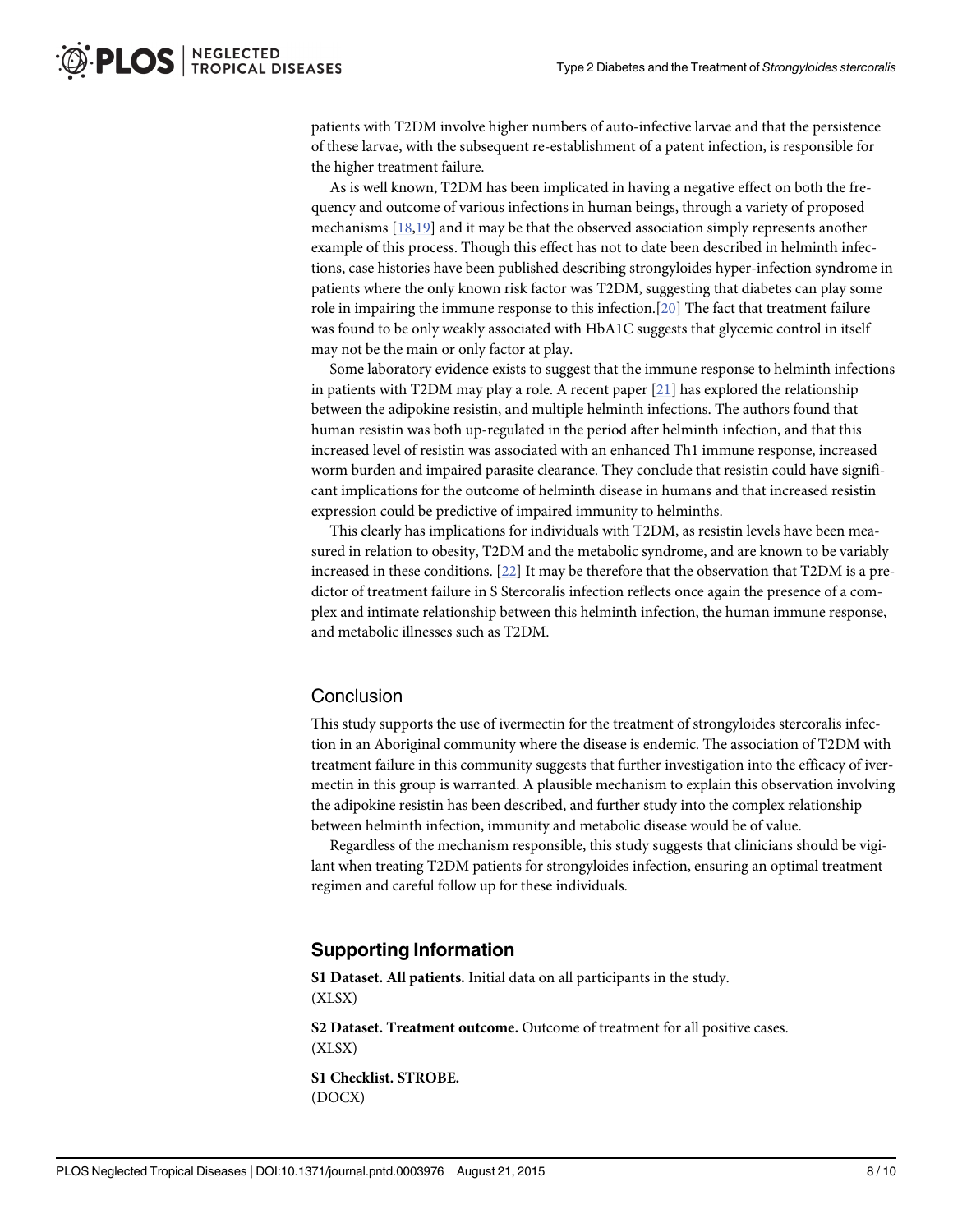# <span id="page-8-0"></span>Acknowledgments

The authors would like to acknowledge the role of the peoples of the Kutjungka region in this study.

# Author Contributions

Conceived and designed the experiments: RH. Performed the experiments: RH. Analyzed the data: RH AE RM. Contributed reagents/materials/analysis tools: AE. Wrote the paper: RH AE RM.

#### References

- [1.](#page-1-0) Krolewiecki AJ, Lammie P, Jacobson J, Gabrielli AF, Levecke B, et al. (2013) A public health response against Strongyloides stercoralis: time to look at soil-transmitted helminthiasis in full. PLoS Negl Trop Dis 7: e2165. doi: [10.1371/journal.pntd.0002165](http://dx.doi.org/10.1371/journal.pntd.0002165) PMID: [23675541](http://www.ncbi.nlm.nih.gov/pubmed/23675541)
- [2.](#page-1-0) Requena-Mendez A, Chiodini P, Bisoffi Z, Buonfrate D, Gotuzzo E, et al. (2013) The laboratory diagno-sis and follow up of strongyloidiasis: a systematic review. PLoS Negl Trop Dis 7: e2002. doi: [10.1371/](http://dx.doi.org/10.1371/journal.pntd.0002002) [journal.pntd.0002002](http://dx.doi.org/10.1371/journal.pntd.0002002) PMID: [23350004](http://www.ncbi.nlm.nih.gov/pubmed/23350004)
- [3.](#page-1-0) Bisoffi Z, Buonfrate D, Angheben A, Boscolo M, Anselmi M, et al. (2011) Randomized clinical trial on ivermectin versus thiabendazole for the treatment of strongyloidiasis. PLoS Negl Trop Dis 5: e1254. doi: [10.1371/journal.pntd.0001254](http://dx.doi.org/10.1371/journal.pntd.0001254) PMID: [21814588](http://www.ncbi.nlm.nih.gov/pubmed/21814588)
- [4.](#page-1-0) Bisoffi Z, Buonfrate D, Sequi M, Mejia R, Cimino RO, et al. (2014) Diagnostic accuracy of five serologic tests for Strongyloides stercoralis infection. PLoS Negl Trop Dis 8: e2640. doi: [10.1371/journal.pntd.](http://dx.doi.org/10.1371/journal.pntd.0002640) [0002640](http://dx.doi.org/10.1371/journal.pntd.0002640) PMID: [24427320](http://www.ncbi.nlm.nih.gov/pubmed/24427320)
- [5.](#page-1-0) Miller A, Smith ML, Judd JA, Speare R (2014) Strongyloides stercoralis: systematic review of barriers to controlling strongyloidiasis for Australian indigenous communities. PLoS Negl Trop Dis 8: e3141. doi: [10.1371/journal.pntd.0003141](http://dx.doi.org/10.1371/journal.pntd.0003141) PMID: [25254655](http://www.ncbi.nlm.nih.gov/pubmed/25254655)
- [6.](#page-2-0) Johnston FH, Morris PS, Speare R, McCarthy J, Currie B, et al. (2005) Strongyloidiasis: a review of the evidence for Australian practitioners. Aust J Rural Health 13: 247–254. PMID: [16048468](http://www.ncbi.nlm.nih.gov/pubmed/16048468)
- [7.](#page-2-0) Sampson I, Smith DW, MacKenzie B. Serological diagnosis of Strongyloides stercoralis infection. Second National Strongyloidiasis Workshop, Brisbane 2003, URL [www.jcu.edu.au/school/phtm/PHTM/ss](http://www.jcu.edu.au/school/phtm/PHTM/ss)
- [8.](#page-2-0) Page W. Towards a national strongyloidiasis control program: coordinating the elements.  $7<sup>th</sup>$  National Workshop on Strongyloidiasis, Fremantle 2012 URL [http://www.jcu.edu.au/phtmrs/abc/JCU\\_101634.](http://www.jcu.edu.au/phtmrs/abc/JCU_101634.html) [html](http://www.jcu.edu.au/phtmrs/abc/JCU_101634.html)
- [9.](#page-2-0) Hays R, Esterman A, Giacomin P, Loukas A, McDermott R (2015) Does Strongyloides stercoralis infection protect against type 2 diabetes in humans? Evidence from Australian Aboriginal adults. Diabetes Res Clin Pract 107: 355–361. PMID: [25656764](http://www.ncbi.nlm.nih.gov/pubmed/25656764)
- [10.](#page-4-0) Luvira V, Watthanakulpanich D, Pittisuttithum P (2014) Management of Strongyloides stercoralis: a puzzling parasite. Int Health 6: 273–281. doi: [10.1093/inthealth/ihu058](http://dx.doi.org/10.1093/inthealth/ihu058) PMID: [25173343](http://www.ncbi.nlm.nih.gov/pubmed/25173343)
- [11.](#page-4-0) Page WA, Dempsey K, McCarthy JS (2006) Utility of serological follow-up of chronic strongyloidiasis after anthelminthic chemotherapy. Trans R Soc Trop Med Hyg 100: 1056–1062. PMID: [16551471](http://www.ncbi.nlm.nih.gov/pubmed/16551471)
- [12.](#page-6-0) Campbell DB, Lavielle R, Nathan C (1991) The mode of action and clinical pharmacology of gliclazide: a review. Diabetes Res Clin Pract 14 Suppl 2: S21-36. PMID: [1794262](http://www.ncbi.nlm.nih.gov/pubmed/1794262)
- [13.](#page-6-0) Gonzalez Canga A, Sahagun Prieto AM, Diez Liebana MJ, Fernandez Martinez N, Sierra Vega M, et al. (2008) The pharmacokinetics and interactions of ivermectin in humans—a mini-review. AAPS J 10: 42–46. doi: [10.1208/s12248-007-9000-9](http://dx.doi.org/10.1208/s12248-007-9000-9) PMID: [18446504](http://www.ncbi.nlm.nih.gov/pubmed/18446504)
- [14.](#page-6-0) Davis TM, Daly F, Walsh JP, Ilett KF, Beilby JP, et al. (2000) Pharmacokinetics and pharmacodynamics of gliclazide in Caucasians and Australian Aborigines with type 2 diabetes. Br J Clin Pharmacol 49: 223–230. PMID: [10718777](http://www.ncbi.nlm.nih.gov/pubmed/10718777)
- [15.](#page-6-0) Larsen N, Vogensen FK, van den Berg FW, Nielsen DS, Andreasen AS, et al. (2010) Gut microbiota in human adults with type 2 diabetes differs from non-diabetic adults. PLoS One 5: e9085. doi: [10.1371/](http://dx.doi.org/10.1371/journal.pone.0009085) [journal.pone.0009085](http://dx.doi.org/10.1371/journal.pone.0009085) PMID: [20140211](http://www.ncbi.nlm.nih.gov/pubmed/20140211)
- [16.](#page-6-0) Wu D, Molofsky AB, Liang HE, Ricardo-Gonzalez RR, Jouihan HA, et al. (2011) Eosinophils sustain adipose alternatively activated macrophages associated with glucose homeostasis. Science 332: 243–247. doi: [10.1126/science.1201475](http://dx.doi.org/10.1126/science.1201475) PMID: [21436399](http://www.ncbi.nlm.nih.gov/pubmed/21436399)
- [17.](#page-6-0) Siddiqui AA, Berk SL (2001) Diagnosis of Strongyloides stercoralis infection. Clin Infect Dis 33: 1040– 1047. PMID: [11528578](http://www.ncbi.nlm.nih.gov/pubmed/11528578)